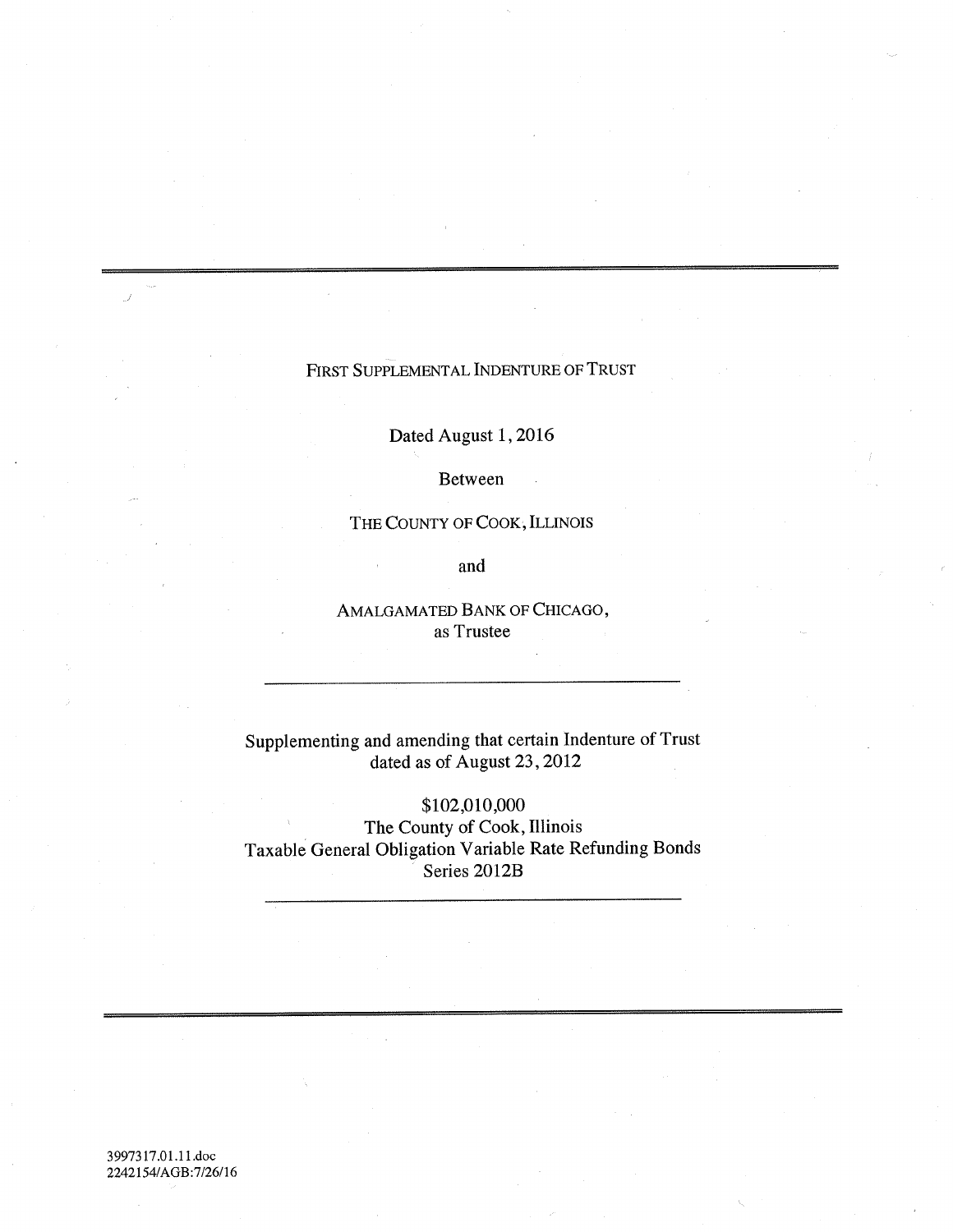# FIRST SUPPLEMENTAL INDENTURE OF TRUST

# TABLE OF CONTENTS

(This Table of Contents is not a part of this First Supplemental Indenture of Trust and is only for convenience of reference).

 $\mathbf{p}$ .  $\mathbf{q}$ 

|                    | <b>PAGE</b>                                                                                                             |
|--------------------|-------------------------------------------------------------------------------------------------------------------------|
|                    |                                                                                                                         |
| <b>ARTICLE I</b>   | $\mathcal{L}_{\text{eff}}$ and $\mathcal{L}_{\text{eff}}$ and $\mathcal{L}_{\text{eff}}$ and $\mathcal{L}_{\text{eff}}$ |
| Section 101.       |                                                                                                                         |
| <b>ARTICLE II</b>  |                                                                                                                         |
| Section 201.       | Amendment to Section 1.01 of the Original Indenture1                                                                    |
| Section 202.       |                                                                                                                         |
| Section 203.       |                                                                                                                         |
| Section 204.       |                                                                                                                         |
| Section 205.       |                                                                                                                         |
| Section 206.       |                                                                                                                         |
| Section 207.       |                                                                                                                         |
| Section 208.       |                                                                                                                         |
| Section 209.       |                                                                                                                         |
| Section 210.       |                                                                                                                         |
| <b>ARTICLE III</b> |                                                                                                                         |
| Section 301.       |                                                                                                                         |
| Section 302.       |                                                                                                                         |
| Section 303.       |                                                                                                                         |
| Section 304.       |                                                                                                                         |
| Section 305.       |                                                                                                                         |
|                    |                                                                                                                         |

EXHIBIT A - Revised Form of Bond A-I

-i-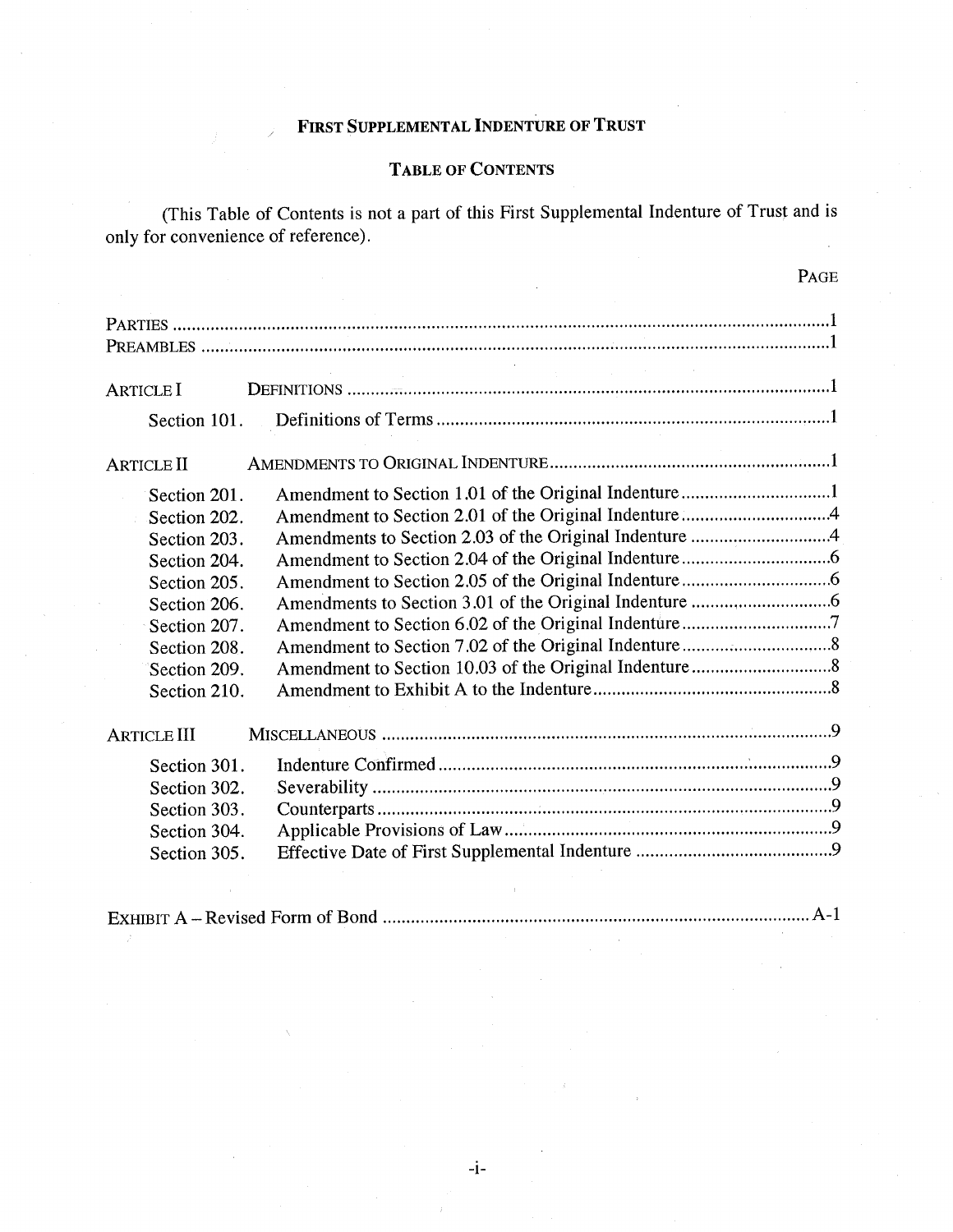### FIRST SUPPLEMENTAL INDENTURE OF TRUST

THIS FIRST SUPPLEMENTAL INDENTURE OF TRUST is made and entered into as of the 1st day of August, 2016 (this *"First Supplemental Indenture"),* by and between THE COUNTY OF COOK, ILLINOIS (the *"County")* and AMALGAMATED BANK OF CHICAGO, as Trustee (the *"Trustee ").* 

#### WITNESSETH:

WHEREAS, by virtue of Article VII of the 1970 Constitution of the State of Illinois and pursuant to the Master Bond Ordinance, the County and the Trustee entered into that certain Indenture of Trust dated as of August 23,2012 (the *"Original Indenture")* pursuant to which the County's Taxable General Obligation Variable Rate Bonds, Series 2012B (the *"Bonds")* were issued; and

WHEREAS, the County and the Trustee now desire to amend the Original Indenture in order to (i) accommodate the sale of the Bonds to a new Purchaser, and (ii) amend certain provisions of the Original Indenture, which amendments shall not take effect until August 1, 2016(the *"Effective Date");* and

WHEREAS, Section 9.01 of the Original Indenture authorizes the execution and delivery of a supplemental indenture with the consent of the Purchaser;

Now THEREFORE, KNOW ALL MEN BY THESE PRESENTS, THIS FIRST SUPPLEMENTAL . INDENTURE OF TRUST WITNESSETH:

#### ARTICLE I

#### **DEFINITIONS**

*Section 101. Definitions of Terms.* In addition to the terms defined above in the WHEREAS clauses, unless the context clearly requires otherwise, all words and terms defined in Article I and elsewhere in the Original Indenture shall have the same meanings in this First Supplemental Indenture, except for the defined terms amended as set forth in Section 201 hereof.

#### ARTICLE II

#### AMENDMENTS TO ORIGINAL INDENTURE

*Section 201. Amendment to Section 1.01 of the Original Indenture.* (a) The definitions of the following terms in Section 1.01 of the Original Indenture are hereby amended to read as follows:

> *"Applicable Margin"* initially means 0.65%, subject to adjustment as follows. The Applicable Margin is subject to the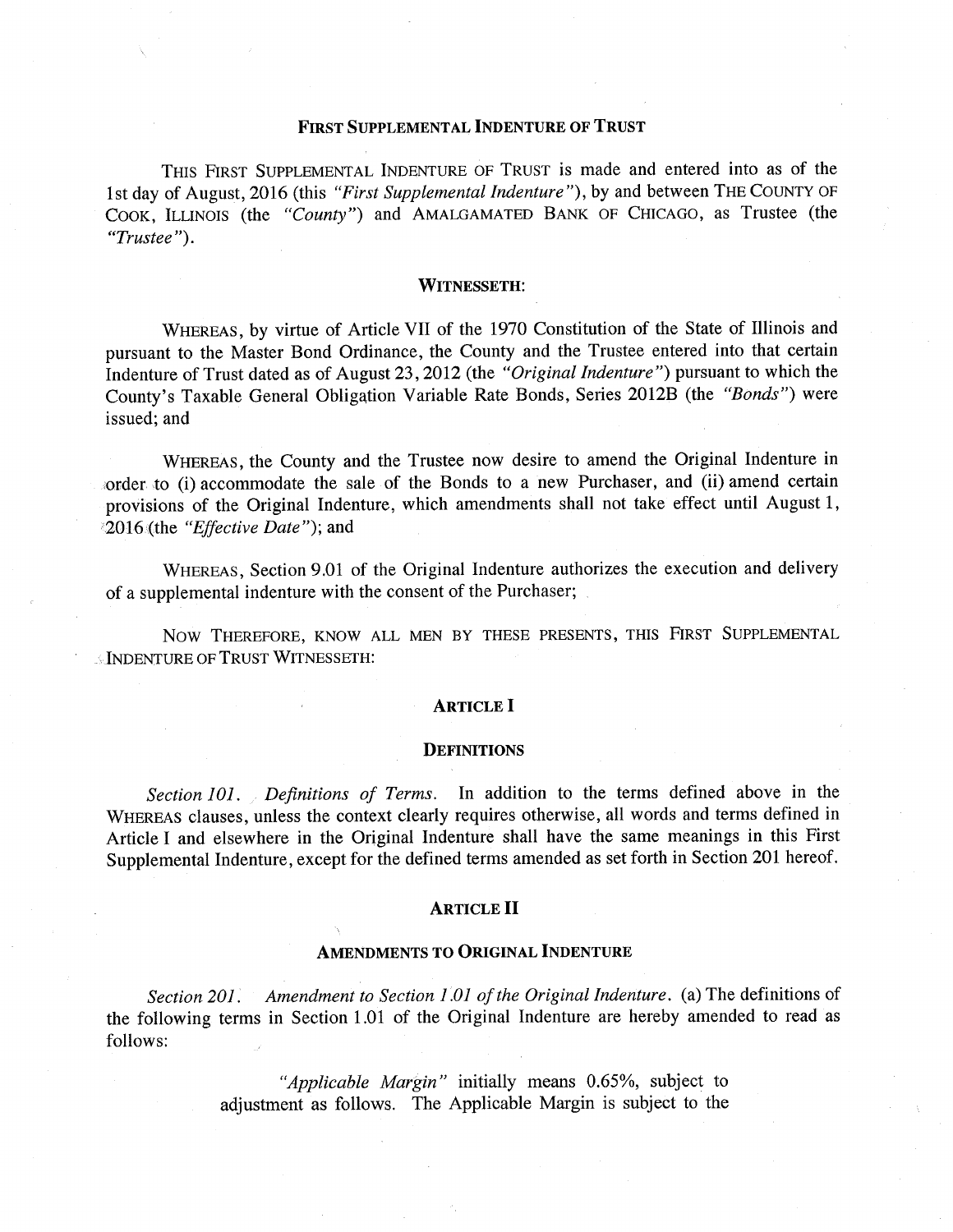maintenance of the current long-term, unenhanced credit rating(s) assigned to unsecured general obligation bonded debt of the County. The Applicable Margin in effect on the Effective Date will be adjusted as a result of each change of the long-term, unenhanced credit rating on unsecured general obligation bonded debt of the County, including any gradations in rating categories as a change in rating, as set forth in the table below (hereinafter referred to as a *"Rating Change "),* with such adjustment to become effective as of the effective date of the Rating Change. In the event of a split rating, the lowest rating will be used to determine the Applicable Margin.

| Fitch         | S&P           | Moody's        | <b>Applicable</b><br><b>Margin</b> |
|---------------|---------------|----------------|------------------------------------|
| A or higher   | A or higher   | A2 or higher   | 0.65%                              |
| A-            | A-            | A <sub>3</sub> | 0.80%                              |
| BBB+          | BBB+          | Baa1           | 0.95%                              |
| <b>BBB</b>    | <b>BBB</b>    | Baa2           | 1.10%                              |
| BBB- or lower | BBB- or lower | Baa3 or lower  | Default Rate                       |

In the event of the adoption of any new or changed rating system by any of the Rating Agencies after the Effective Date, each rating referred to in the table above shall be deemed to refer to the Rating Category under the new rating system which most closely approximates the applicable Rating Category of such Rating Agency that was in effect on the Effective Date.

*"Bank Rate":* This definition is hereby deleted.

*"Base Rate"* means, for any day, a fluctuating rate of interest per annum equal to the higher of: (a) the Prime Rate in effect at such time and (b) the One Month LIBOR Rate in effect at such time plus 2.5%.

*"BBA LIBOR Rate"* is hereby deleted and replaced in the Indenture with "LIBOR Rate."

*"Bond Order"* means the Series 2012B Bond Order and Notification of Sale, dated August 21, 2012, as amended by the Series 2012B Bond Order and Notification of Sale, dated August 1, 2016.

*"Bondholder's Agreement"* means the Purchase and Continuing Covenants Agreement, dated as of August 1, 2016,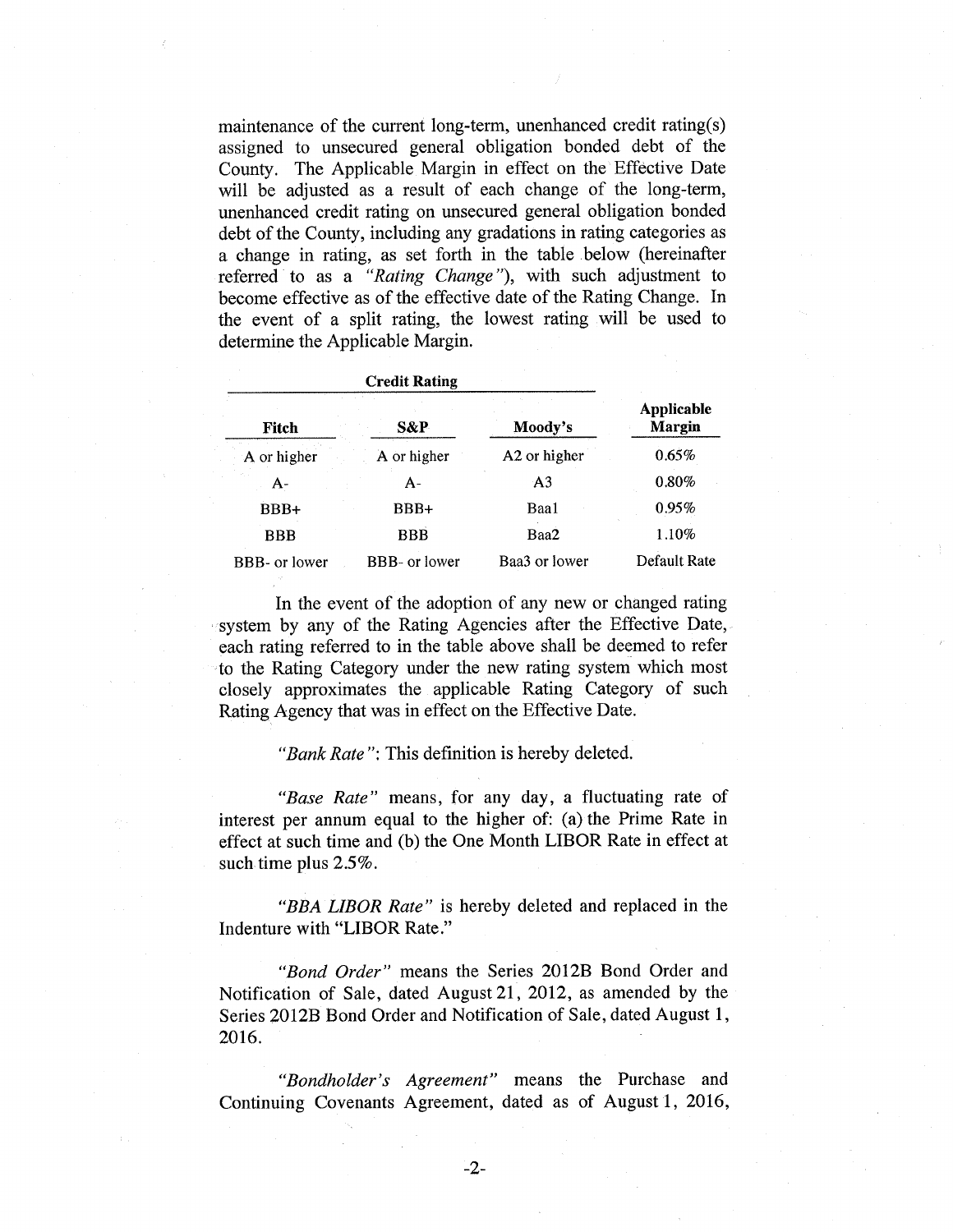between the County and the Purchaser, as the same may be amended from time to time.

*"Default Rate"* means, for any day, a per annum rate of interest equal to the sum of the Base Rate in effect on such day plus 4.00%.

*"Effective Date"* means August 1,2016.

*"Event of Default"* is defined in Section 7 of the Bondholder's Agreement.

*"First Supplemental Indenture"* means this First Supplemental Indenture of Trust between the County and the Trustee, dated August 1,2016.

*"Indenture"* means the Original Indenture, as supplemented and amended by the First Supplemental Indenture, as further amended or supplemented from time to time in accordance with its terms.

*"Index Interest Rate"* means the per annum interest rate with respect to any Bonds equal to the LIBOR Rate plus the Applicable Margin as of the applicable Rate Determination Date; *provided* that immediately and automatically upon the occurrence of an Event of Default (and without any notice given with respect thereto) and during the continuance of such Event of Default, *"Index Interest Rate"* shall mean the Default Rate. The Index Interest Rate shall be rounded up to the third decimal place.

*"LIBOR Rate"* the rate per annum (rounded upwards, if necessary, to the next higher one hundred-thousandth of a percentage point) for U.S. dollar deposits for a one-month period, which appears on the Reuters Screen LIBOR01 page (or any successor) (the *"LIBO Screen Rate")* as of 11:00 a.m., London time, on the date of determination, as applicable; *provided* that, if any LIBO Screen Rate shall be less than zero, such rate shall be deemed to be zero; and *provided further* that, if any such rate is not reported on a London Business Day, *"LIB OR Rate"* shall mean the rate as determined by the Purchaser from another recognized source or interbank quotation but not less than zero. Each determination of the LIBOR Rate by the Purchaser shall be conclusive absent manifest error.

*"LIBOR Reserve Percentage"* means, for any day, the maximum effective percentage in effect on such day as prescribed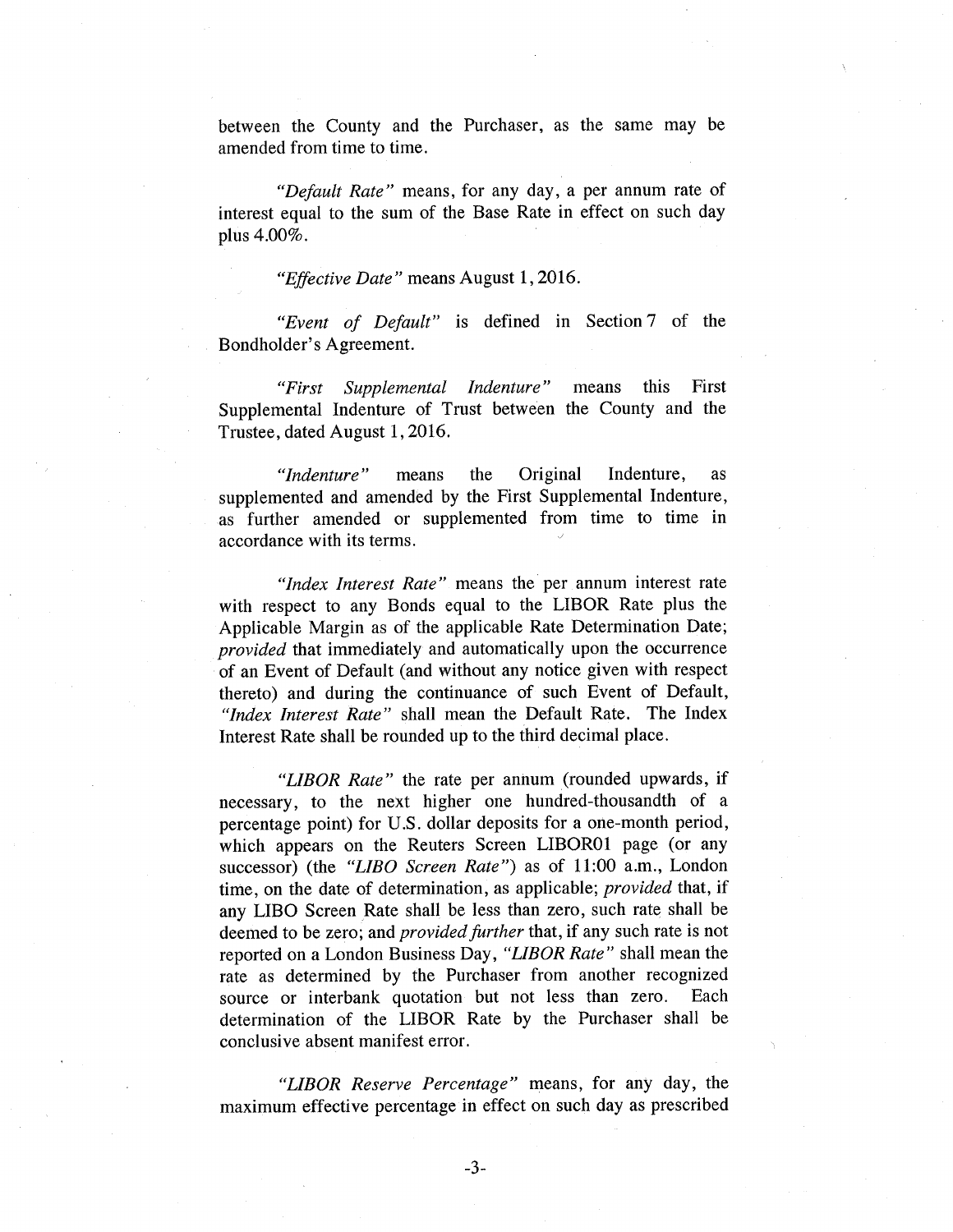by the Board of Governors of the Federal Reserve System (or any successor) for determining the reserve requirements (including, without limitation, supplemental, marginal and emergency reserve requirements) with respect to Eurocurrency funding (currently referred to as *"Eurocurrency Liabilities"); provided* that so long as no such percentage is in effect, the LIBOR Reserve Percentage shall be zero.

*"Mandatory Purchase Date"* means August 1,2018, unless extended pursuant to Section 2.3(a)(iii) hereof.

*"Maturity Date"* means November 1,2033.

*"One Month LIBOR Rate"* means, for any day, the rate per annum determined by the Purchaser by dividing (i) the LIBOR Rate by (ii) a number equal to 1.00 minus the LIBOR Reserve Percentage.

*"Principal Payment Date"* means November 1 of years 2016 to 2023, inclusive, and the Maturity Date.

*"Purchaser"* means the purchaser or purchasers of the Bonds. The current Purchaser is JPMorgan Chase Bank, N.A.

*"Term-Out Rate"* means, for any day on or after the Mandatory Purchase Date, the rate of interest per annum equal to the Base Rate plus 3.00%; *provided* that immediately and automatically upon the occurrence of an Event of Default (and without any notice given with respect thereto) and during the continuance of such Event of Default, *"Term-Out Rate"* shall mean the Default Rate.

*Section 202. Amendment to Section 2.01 of the Original Indenture.* The last sentence of Subsection (b) of Section 2.01 of the Original Indenture is hereby amended to read as follows:

> The Bonds shall be dated the date of their authentication and delivery.

*Section 203. Amendments to Section 2.03 of the Original Indenture.*  (a) Subsection 2.03(a)(i) of the Original Indenture is hereby amended in its entirety to read as follows:

> (i) *Initial Index Interest Rate Period.* The initial Index Interest Rate for the Bonds shall be established by the Purchaser two London Banking Days preceding the Effective Date and shall be effective for the period commencing on the Effective Date to

> > -4-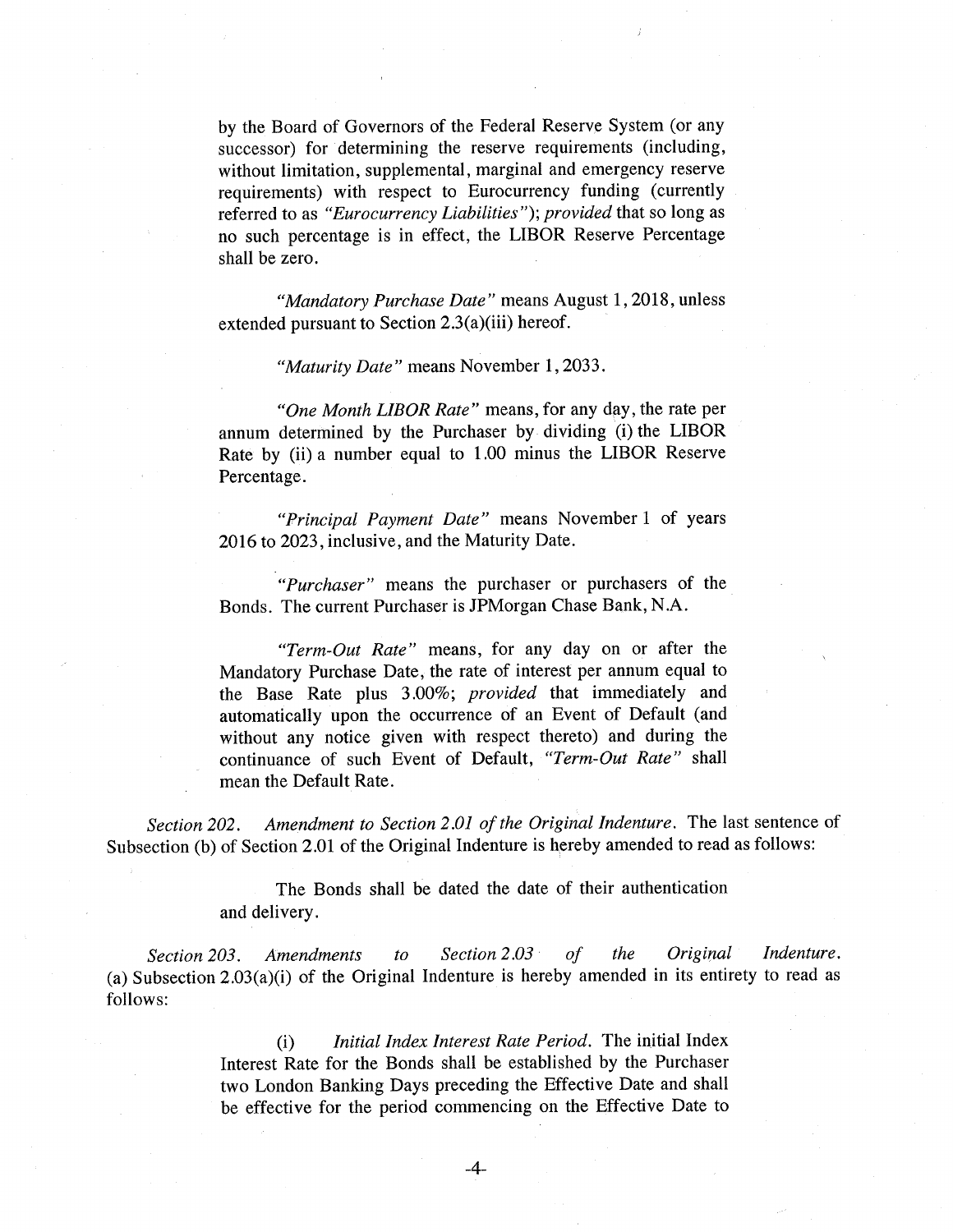but not including the next succeeding Reset Date. Such initial Index Interest Rate shall be equal to the LIBOR Rate plus the Applicable Margin (initially, 0.65%, subject to adjustment as provided in the definition of *"Applicable Margin").* 

(b) Subsection 2.03(a)(ii)(B) of the Original Indenture is hereby amended in its entirety to read as follows:

> (B) *Event of Default.* Notwithstanding the foregoing, upon the occurrence and continuation of an Event of Default hereunder (without regard to whether the Bonds are subject to mandatory redemption pursuant to Section 3.01(c) or Section 3.01(d) hereof), from and after the effective date of such Event of Default, the interest rate on the Bonds shall be equal to the greater of (i) the Default Rate and (ii) the interest rate that otherwise would be applicable to such Bonds but for the provisions of this paragraph.

(c) Subsection 2.03(a)(iii) of the Original Indenture is hereby amended in its entirety to read as follows:

> (iii) *Subsequent Index Interest Rate Periods.*  Notwithstanding anything in this Indenture to the contrary, not sooner than 150 days but no later than 90 days prior to a Mandatory Purchase Date, the County may request that the Purchaser continue holding the Bonds following such Mandatory Purchase Date for an agreed-upon period at a new Index Interest Rate. If the County so requests, the County shall propose the length of such period and the Applicable Margin to be applied (if different from the Applicable Margin defined herein). The Purchaser may, in its sole and absolute discretion, decide to approve, reject or renegotiate any such request, and no approval of the Purchaser with respect thereto shall become effective unless in writing. In the event the Purchaser rejects such request or fails to definitively respond to such request on or before 30 days prior to the Mandatory Purchase Date, the Purchaser shall be deemed to have rejected or failed to approve such request and the Bonds shall automatically convert to the Term-Out Rate for the Term-Out Rate Period. Not later than five Business Days after such automatic conversion to the Term-Out Rate, the County shall satisfy the conditions as set forth in Section 2D of the Bondholder's Agreement; failure to do so shall constitute an Event of Default. The approval of the Purchaser, if granted, shall be conditioned upon the preparation, execution and delivery of documentation in form and substance reasonably satisfactory to the Purchaser and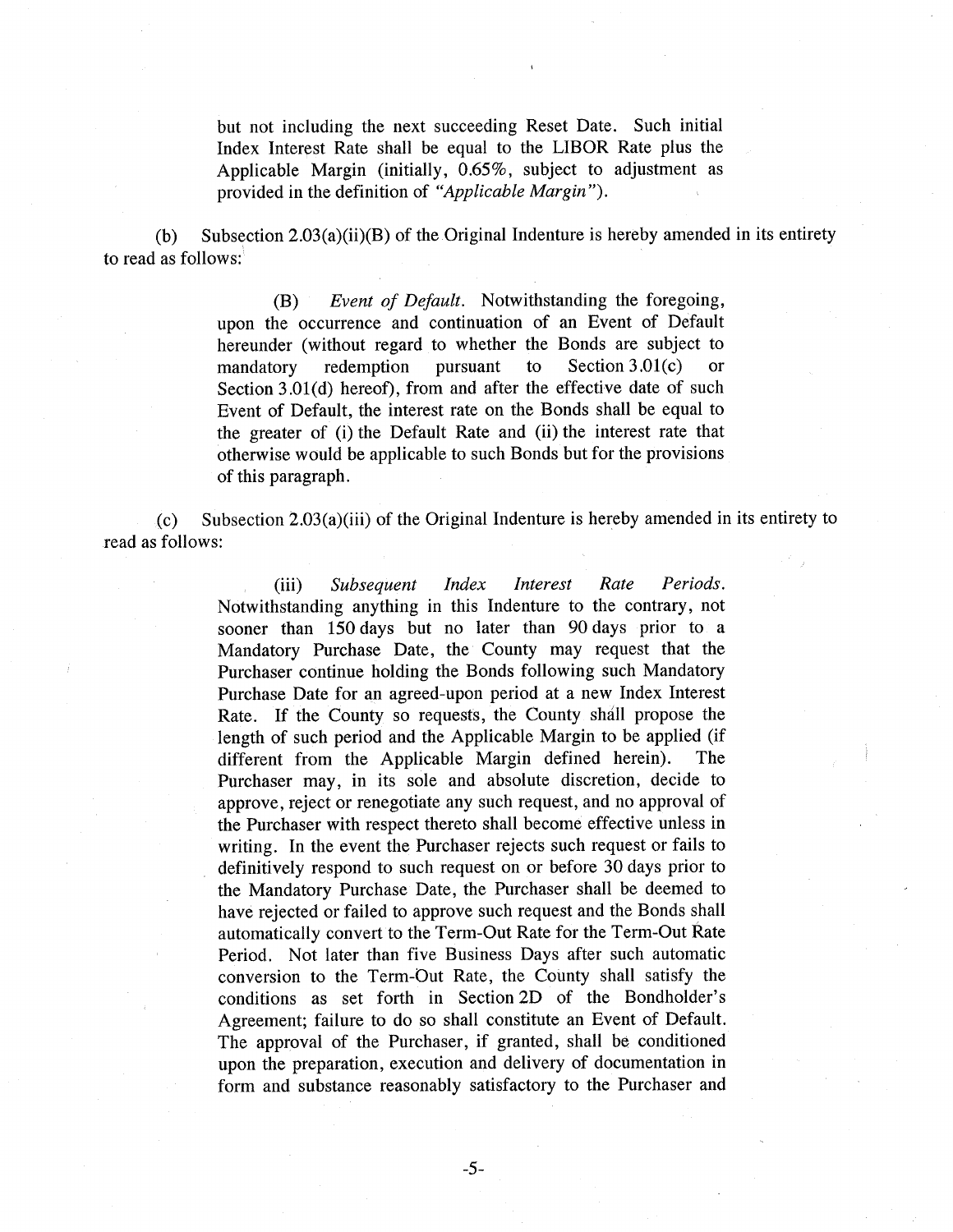the Trustee, and a new Mandatory Purchase Date shall be agreed upon.

*Section 204. Amendment to Section 2.04 of the Original Indenture.* Section 2.04 of the Original Indenture is hereby amended in its entirety to read as follows:

> Interest on the Bonds shall accrue on the basis of the actual number of days elapsed in a 360-day year. Each Bond shall bear interest from the Interest Payment Date next preceding the date of authentication thereof unless it is authenticated on an Interest Payment Date, in which event it shall bear interest from its date of authentication; *provided, however,* that if, as shown by the records of the Trustee, interest on the Bonds shall be in default, Bonds issued in exchange for Bonds surrendered for transfer or exchange shall bear interest from the last date to which interest has been paid in full or provided for on the Bonds.

*Section 205. Amendment to Section 2.05 of the Original Indenture.* Section 2.05 of the Original Indenture is hereby amended to add the following as a new paragraph at the end of Section 2.05:

> When paid at maturity or upon earlier redemption, the Trustee shall mark the Bond paid and return the same to the County with a copy to the Purchaser.

*Section 206. Amendments to Section 3.01 of the Original Indenture.* (a) Subsection 3 .Ol(a) of the Original Indenture is hereby amended in its entirety to read as follows:

> (a) *Optional Redemption.* The Bonds shall be subject to optional redemption at the written direction of the County Representative, in whole or in part, in \$100,000 denominations and integral multiples of \$5,000 in excess of \$100,000, (i) on any Mandatory Payment Date or any Interest Payment Date, without premium, at a redemption price of 100% of the principal amount thereof or (ii) on any other date, at a redemption price of 100% of the principal amount thereof plus a premium in the amount described in Section 2(E) of the Bondholder's Agreement.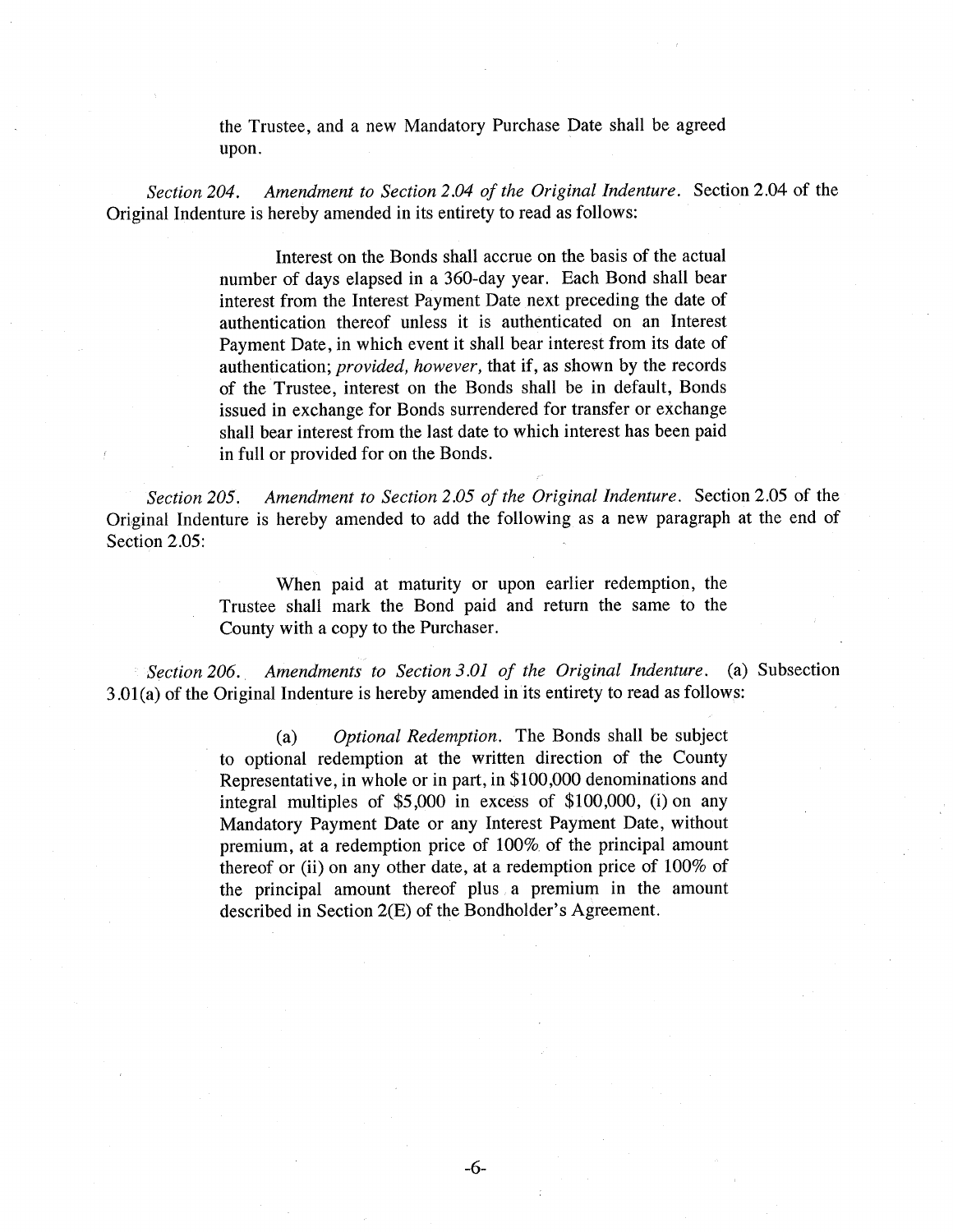(b) The second and third paragraphs of Subsection 3.01(b) of the Original Indenture are hereby amended in their entirety to read as follows:

| PRINCIPAL<br><b>PAYMENT DATE</b> |               |  |
|----------------------------------|---------------|--|
| (NOVEMBER 1)                     | <b>AMOUNT</b> |  |
| 2016                             | \$3,955,000   |  |
| 2017                             | 4,175,000     |  |
| 2018                             | 4,295,000     |  |
| 2019                             | 4,515,000     |  |
| 2023                             | 35,070,000    |  |
| $2033*$                          | 50,000,000    |  |

The Sinking Fund Requirements are as follows, subject to adjustment as provided below:

\* Maturity

The final Sinking Fund Requirement shall be payable on the Maturity Date. The aggregate amount of all Sinking Fund Requirements, including the amount due at maturity on the Maturity Date, shall be equal to the aggregate principal amount of the Bonds.

(c) The last sentence of the last paragraph of Subsection 3.01(b) of the Original Indenture is hereby deleted in its entirety.

(d) A new Subsection 3.01(d) is hereby added to the Original Indenture to read as follows:

> (d) *Mandatory Redemption of Bonds upon an Event of Default.* All Outstanding Bonds shall be mandatorily redeemed upon the occurrence of an Event of Default as described in Section 7.02 hereof.

*Section 207. Amendment to Section 6.02 of the Original Indenture.* The second paragraph of Section 6.02 of the Original Indenture is hereby amended to add the following:

> If funds deposited are invested in Defeasance Obligations, any Bonds the payment of which is to be made from such Defeasance Obligations shall not be deemed to be paid with the meaning of this Section 6.02 unless at the time of such deposit the County shall have provided, if requested by the Purchaser, a verification report in form and substance satisfactory to the Purchaser.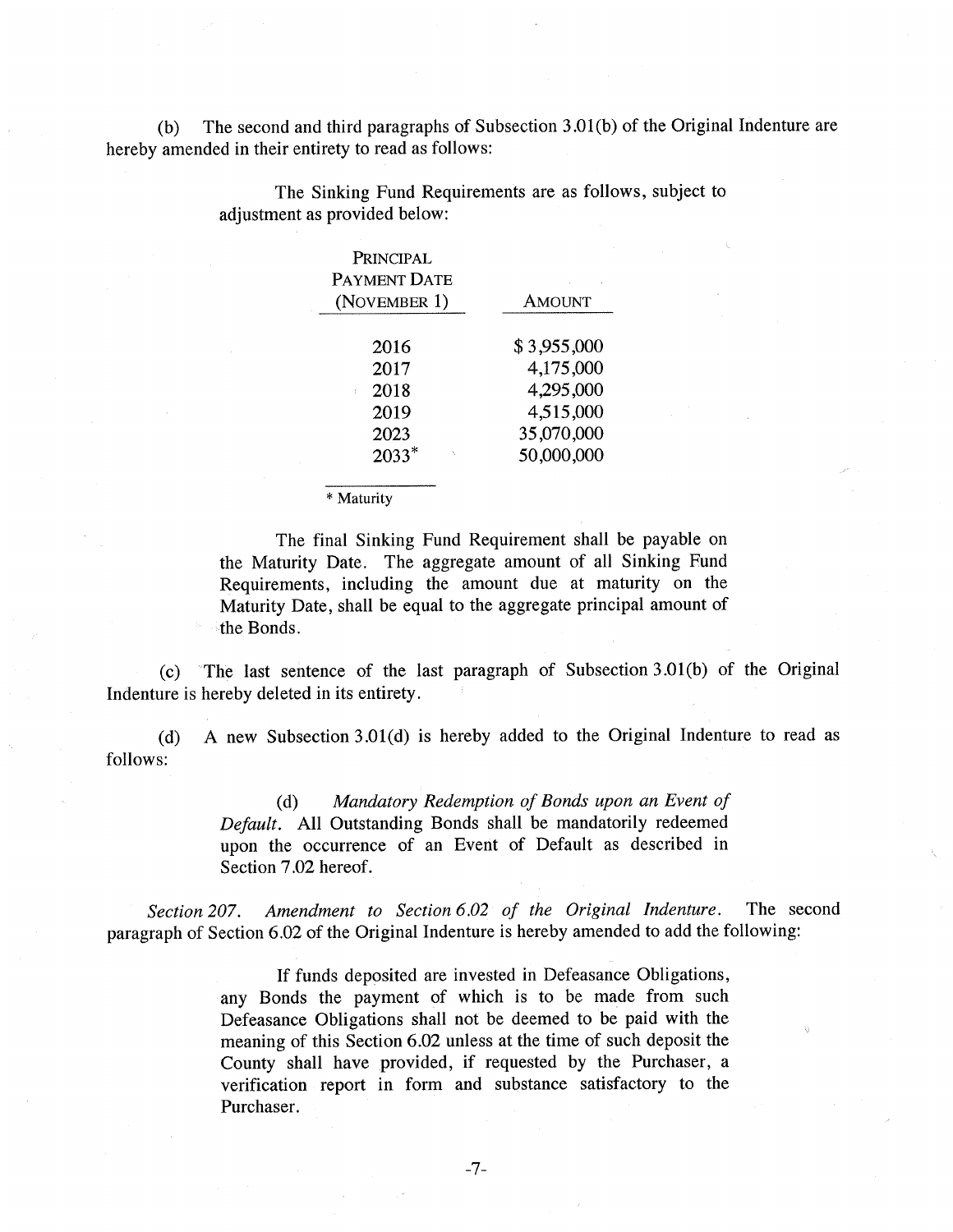Section 208. Amendment to Section 7.02 of the Original Indenture. The first paragraph of Section 7.02 of the Original Indenture is hereby amended in its entirety to read as follows:

> *Section 7.02. Other Remedies.* If an Event of Default occurs and is continuing, the Purchaser may pursue any available remedy by proceeding at law or in equity to collect the principal of or interest on the Bonds or to enforce the performance of any provision of the Bonds or this Indenture or the Bondholder's Agreement. Upon the occurrence of an Event of Default as provided in Section 7 of the Bondholder's Agreement, the Bonds shall be mandatorily redeemed on the earlier of (i) the 1st day of January following the 15th day of February following such Event of Default and (ii) the Term-Out Redemption Date. Upon the occurrence of an Event of Default as provided in Section 7B of the Bondholder's Agreement, the Bonds shall automatically and immediately be due and payable without any notice or direction from the Purchaser or the Trustee. A delay or omission by the Purchaser in exercising any right or remedy accruing upon an Event of Default shall not impair the right or remedy or constitute a waiver of or acquiescence in the Event of Default. No remedy is exclusive of any other remedy. All available remedies are exclusive of any other remedy. cumulative.

*Section 209.* Amendment to Section 10.03 of the Original Indenture. The notice address for the Trustee and the Purchaser in Section 10.03 of the Original Indenture is hereby amended as follows:

If to the Trustee: Amalgamated Bank of Chicago 30 North LaSalle Street 38th Floor Chicago, Illinois 60602 Attention: Ann Longino, Corporate Trust Telephone: (312) 822-3187 Facsimile: (312) 541-6044

If to the Purchaser: JPMorgan Chase Bank, NA. 10 South Dearborn, Suite ILI-1228 Chicago, Illinois 60603 Attention: Mark E. Lester, Executive Director Telephone: (312) 732-6932 Facsimile: (312) 732-7005

*Section 210.* Amendment to Exhibit A to the Indenture. Exhibit A – Form of Bond in the Original Indenture is hereby amended as set forth in *Exhibit A* to this First Supplemental Indenture.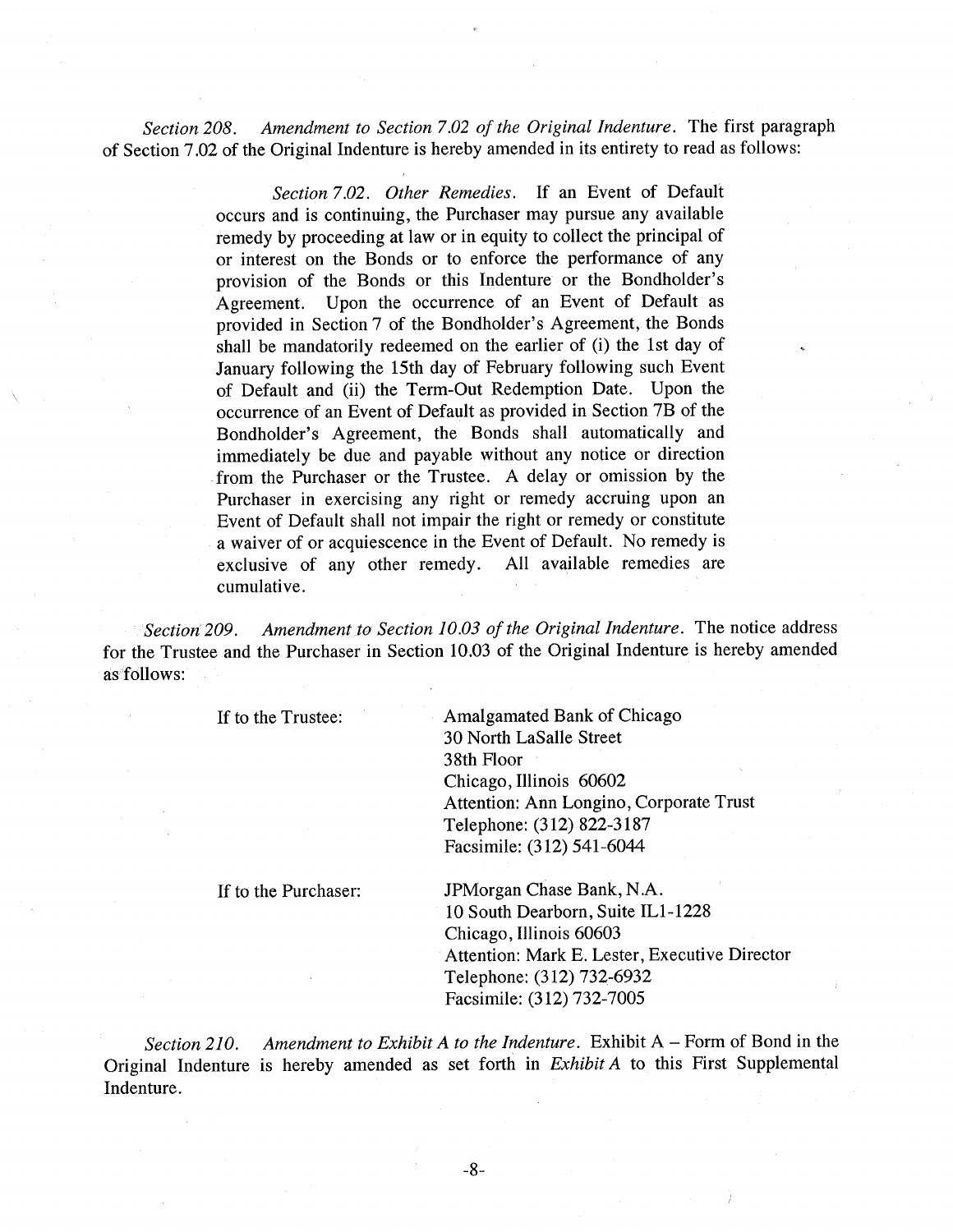### ARTICLE III

#### **MISCELLANEOUS**

*Section 301. Indenture Confirmed.* Except as amended by this First Supplemental Indenture, all of the provisions of the Original Indenture shall remain in full force and effect, and from and after the effective date of this First Supplemental Indenture shall be deemed to have been amended as herein set forth.

*Section 302. Severability.* If any provision of this First Supplemental Indenture shall be held or deemed to be or shall, in fact, be inoperative or unenforceable as applied in any particular case in any jurisdiction or jurisdictions or in all jurisdictions, or in all cases because it conflicts with any other provision or provisions hereof or any constitution or statute or rule of public policy, or for any other reason, such circumstances shall not have the effect of rendering the provision in question inoperative or unenforceable in any other case or circumstance, or of rendering any other provision or provisions herein contained invalid, inoperative or unenforceable to any extent whatever.

*Section 303. Counterparts.* This First Supplemental Indenture may be simultaneously executed in several counterparts, each of which shall be an original and all of which shall constitute but one and the same instrument.

*Section 304. Applicable Provisions of Law.* This First Supplemental Indenture shall be governed by and construed in accordance with the laws of the State of Illinois.

*Section 305. Effective Date of First Supplemental Indenture.* (a) The amendments set forth in this First Supplemental Indenture shall become effective on the date that the Trustee receives the consent of the execution thereof by the Purchaser.

(b) Immediately following the effective date of this First Supplemental Indenture, the Trustee shall exchange the Bond for an amended Bond reflecting the changes set forth in Section 206 of this First Supplemental Indenture.

-9-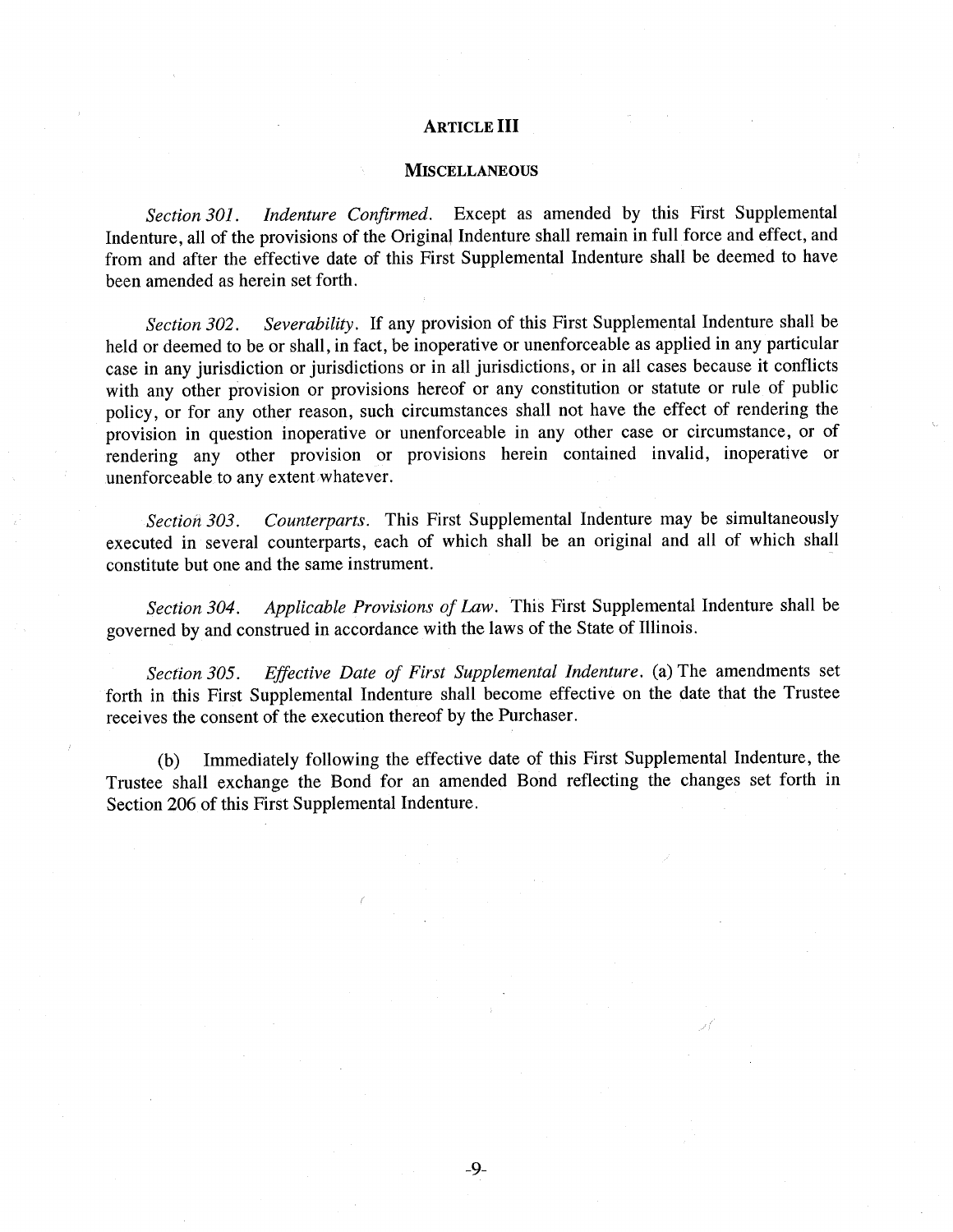IN WITNESS WHEREOF, the County and the Trustee have caused this First Supplemental Indenture to be executed in their respective corporate names and to be attested by their duly authorized officers, all as of the date first above written.

THE COUNTY OF COOK, ILLINOIS

 $By:$ 

Chief Financial Officer

[SEAL]

ATTEST:

Havd Orr

County Clerk

AMALGAMATED BANK OF CHICAGO, as Trustee

 $By:$ 

Authorized Officer

[SEAL]

ATTEST:

 $Bv$ 

Authorized Officer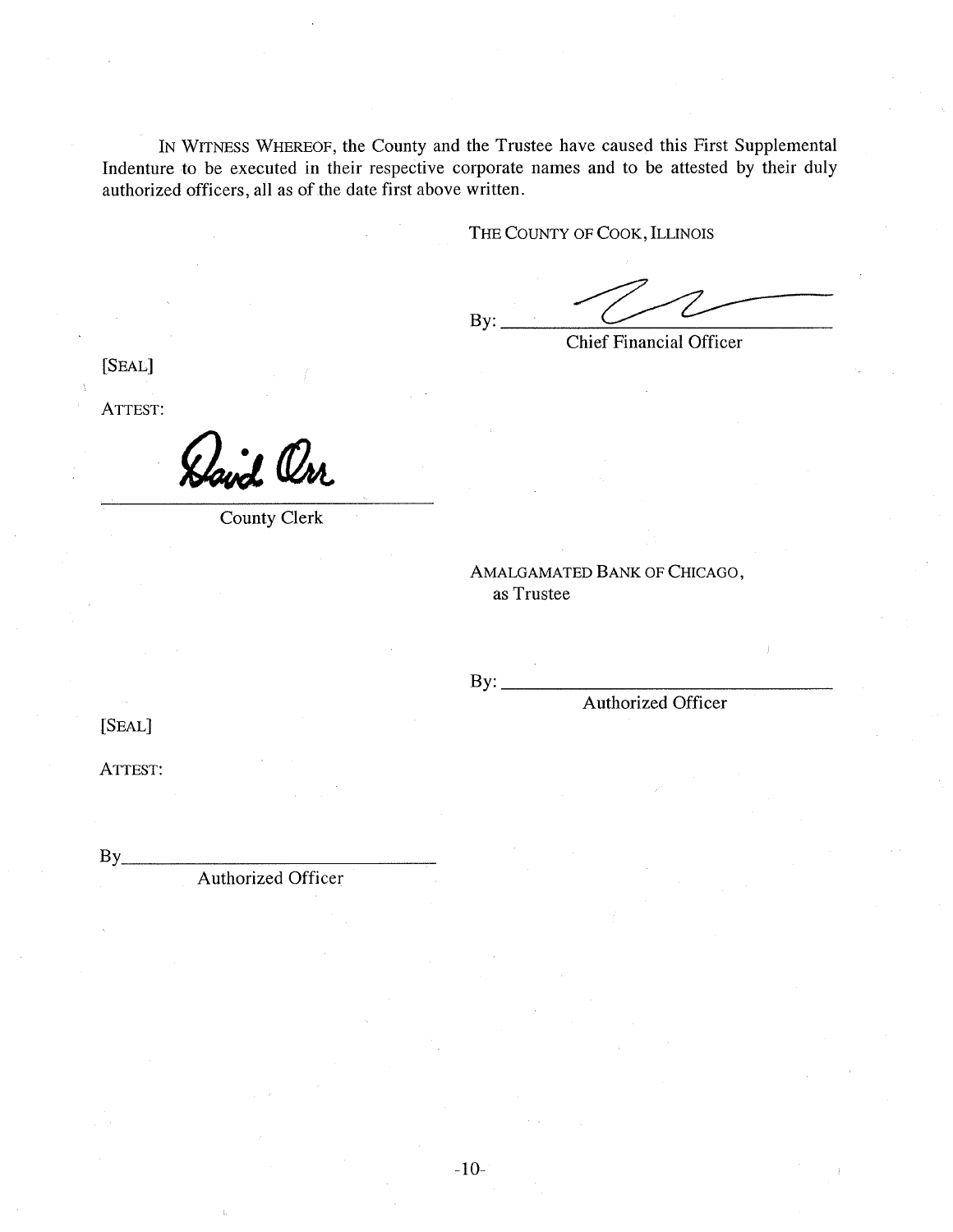IN WITNESS WHEREOF, the County and the Trustee have caused this First Supplemental Indenture to be executed in their respective corporate names and to be attested by their duly authorized officers, all as of the date first above written.

# THE COUNTY OF COOK, ILLINOIS

 $Bv:$ 

Chief Financial Officer

[SEAL}

ATTEST:

County Clerk

# AMALGAMATED BANK OF CHICAGO, as Trustee

By: Authorized Officer

[SEAL]

ATTEST:

By

Authorized Officer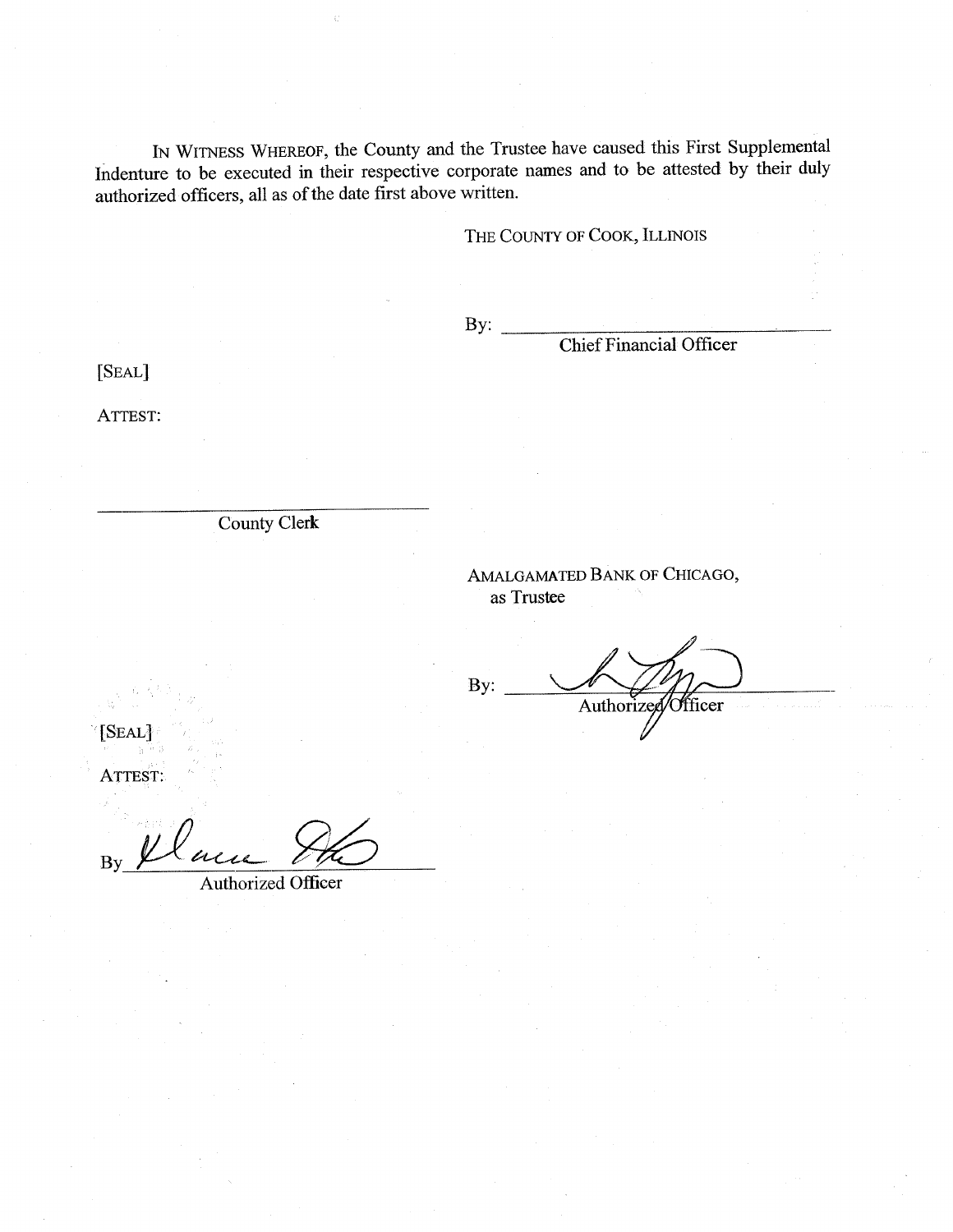### EXHIBIT A

### REVISED FORM OF BOND

TRANSFERS OF THIS BOND ARE RESTRICTED TO INVESTORS WHO BY THEIR PURCHASE OF THIS BOND REPRESENT THAT THEY (A) ARE PURCHASING THE BOND SOLELY FOR THEIR OWN ACCOUNT, (B) CAN BEAR THE ECONOMIC RISK OF THEIR INVESTMENT IN THE BONDS, (C) HAVE SUCH KNOWLEDGE AND EXPERIENCE IN FINANCIAL BUSINESS MATTERS THAT THEY ARE CAPABLE OF EVALUATING THE MERITS AND RISKS OF PURCHASING THE BONDS, AND (D) HAVE MADE THE DECISION TO PURCHASE THE BONDS BASED ON THEIR OWN INDEPENDENT INVESTIGATION REGARDING THE BONDS AND HAVE RECEIVED THE INFORMATION THEY CONSIDER NECESSARY TO MAKE AN INFORMED DECISION TO INVEST IN THE BONDS. THE PURCHASER OF THIS BOND IS DEEMED TO HAVE SO REPRESENTED.

#### REGISTERED

Principal Amount:

No.

REGISTERED  $\sim$ 

# UNITED STATES OF AMERICA STATE OF ILLINOIS THE COUNTY OF COOK TAXABLE GENERAL OBLIGATION VARIABLE RATE REFUNDING BOND,SERIES 2012B

| <b>Maturity</b>        | Dated |
|------------------------|-------|
| Date: November 1, 2033 | Date: |
| Registered Owner:      |       |

KNOW All PERSONS BY THESE PRESENTS that The County of Cook, Illinois, a county, home rule unit and political subdivision of the State of Illinois (the *"County"),* hereby acknowledges itself to owe and for value received promises to pay to the Registered Owner identified above, or registered assigns as hereinafter provided (the *"Registered Owner"),* on the Maturity Date identified above (subject to right of redemption as hereinafter stated), the Principal Amount identified above and to pay interest on such Principal Amount from the later of the Dated Date of this Bond identified above or from the most recent interest payment date to which interest has been paid or duly provided for, at the interest rate described in the Indenture (defined below), until said Principal Amount is paid or duly provided for.

Principal of, interest on and redemption price of this Bond is payable in lawful money of the United States of America directly to the Registered Owner hereof, except under the circumstances described herein, without presentation or surrender of this Bond or the making of any notation thereon. Such payments shall be made to the Registered Owner hereof (by wire transfer or in such other manner as shall be acceptable to the Registered Owner hereof and the Trustee) on each Interest Payment Date and Principal Payment Date at such wire transfer or other address within the continental United States of America as the Registered Owner hereof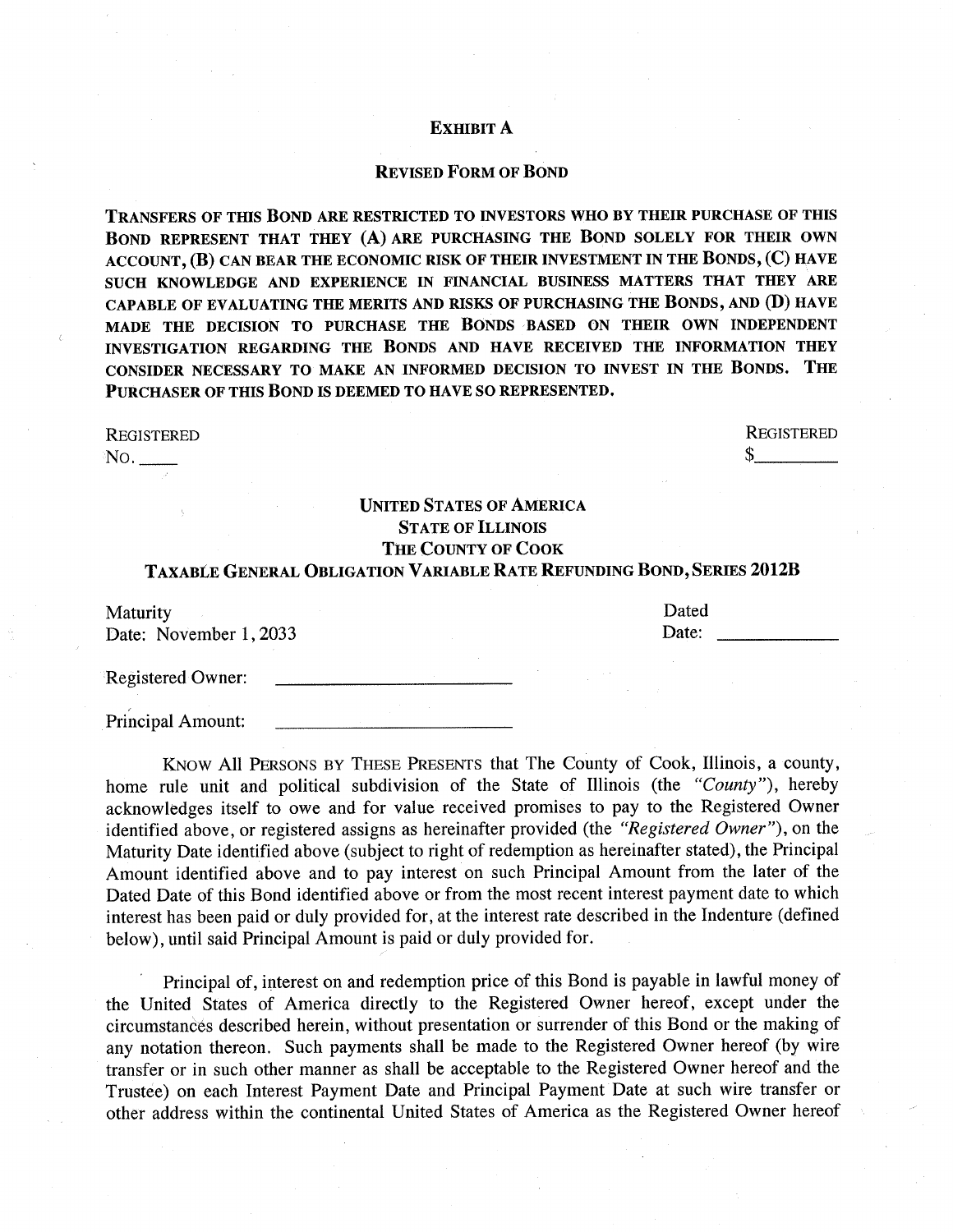shall have furnished to the Trustee, in writing, not less than 15 days prior to such Payment Date. Upon surrender of this Bond redeemed in part, the Trustee will authenticate for the Registered Owner hereof a new Bond equal in principal amount to the unredeemed portion of the Bond surrendered. The final payment of principal on this Bond shall be paid upon presentation and surrender thereof at the principal office of the Trustee.

This Bond is issued pursuant to the Counties Code, as supplemented and amended by the Local Government Debt Reform Act of the State of Illinois, and the other Omnibus Bond Acts, as amended, and as further supplemented and, where necessary, superseded by the County's home rule powers under Section 6 of Article VII of the 1970 Constitution of the State of Illinois (collectively, the *"Act").* The Bonds are being issued for the purpose of paying the costs of the Refunding (as defined in the hereinafter defined Bond Ordinance), all as more fully described in proceedings adopted by the Board of Commissioners of the County (the *"Corporate Authorities")* and in an ordinance authorizing the issuance of the Bonds adopted by the Corporate Authorities on the 27th day of July, 2011 (as amended and supplemented, the *"Bond Ordinance"*), to all the provisions of which the holder by the acceptance of this Bond assents. For the prompt payment of this Bond, both principal and interest, as aforesaid, at maturity, the full faith, credit and resources of the County are hereby irrevocably pledged.

The terms, rates, modes and other details of payment of principal and interest on this Bond are contained in the Indenture of Trust, dated August 23, 2012, as amended by the First Supplemental Indenture of Trust dated August 1, 2016 (collectively, the *"Indenture")* between the County and Amalgamated Bank of Chicago, as trustee (the *"Trustee")* and the Purchase and Continuing Covenants Agreement, dated August 1, 2016 (the *"Bondholder's Agreement")*  between the County and JPMorgan Chase Bank, N.A. Rights of redemption and upon nonpayment or other default are also described therein. The provisions of the Bond Ordinance, the Indenture and the Bondholder's Agreement are hereby incorporated by reference, and the Registered Owner hereof assents to each and every term of the documents so incorporated by reference by his or her acceptance hereof. Capitalized terms not defined herein shall have the same meanings as in the Indenture.

It is hereby certified and recited that all conditions, acts and things required by the Constitution and Laws of the State of Illinois to exist or to be done precedent to and in the issuance of this Bond, have existed and have been properly done, happened and been performed in regular and due form and time as required by law; that the indebtedness of the County, represented by this Bond, and including all other indebtedness of the County, howsoever evidenced or incurred, does not exceed any constitutional or statutory or other lawful limitation; and that the County has levied and provided for the collection of a direct annual tax, in addition to all other taxes, on all of the taxable property in the County sufficient to pay the interest hereon as the same falls due and also to pay and discharge the principal hereof at maturity or upon mandatory redemption.

This Bond shall not be valid or become obligatory for any purpose or be entitled to any security or benefit under the Indenture until the Certificate of Authentication hereon shall have been signed by the Trustee.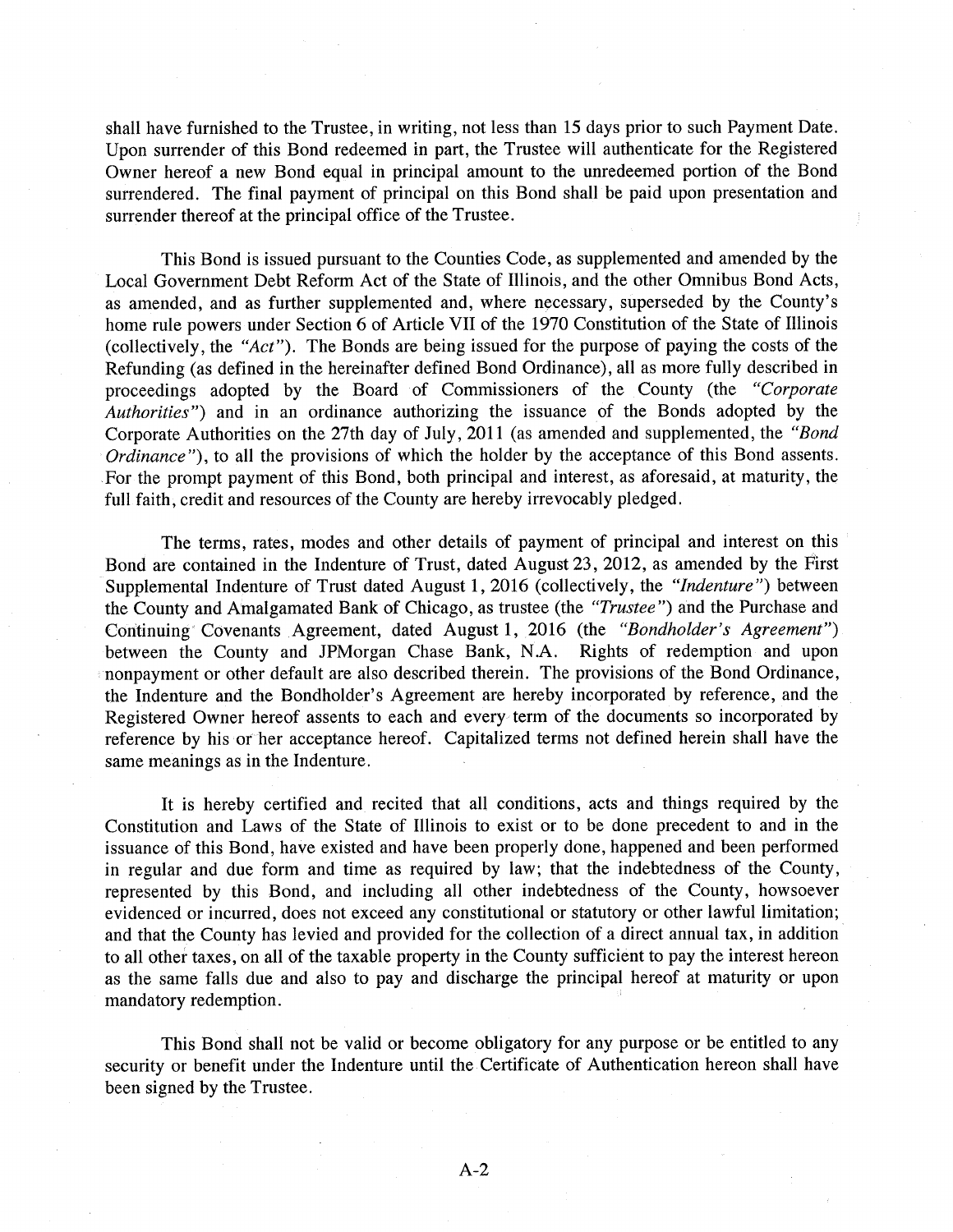IN WITNESS WHEREOF, The County of Cook, Illinois, by its Board of Commissioners, has caused this Bond to be signed by the manual or duly authorized facsimile signatures of the President and County Clerk, and its corporate seal or a facsimile thereof to be impressed or reproduced hereon, all as appearing hereon and as of the Dated Date identified above.

[SEAL]

President

County Clerk

Date of Authentication: , \_\_

### **CERTIFICATION** OF AUTHENTICATION

# This Bond is the Bond described in the within mentioned Indenture and comprises the

Taxable General Obligation Variable Rate Refunding Bonds, Series 2012B, of The County of Cook, Illinois.

AMALGAMATED BANK OF CHICAGO, as Trustee

 $By$ 

Authorized Officer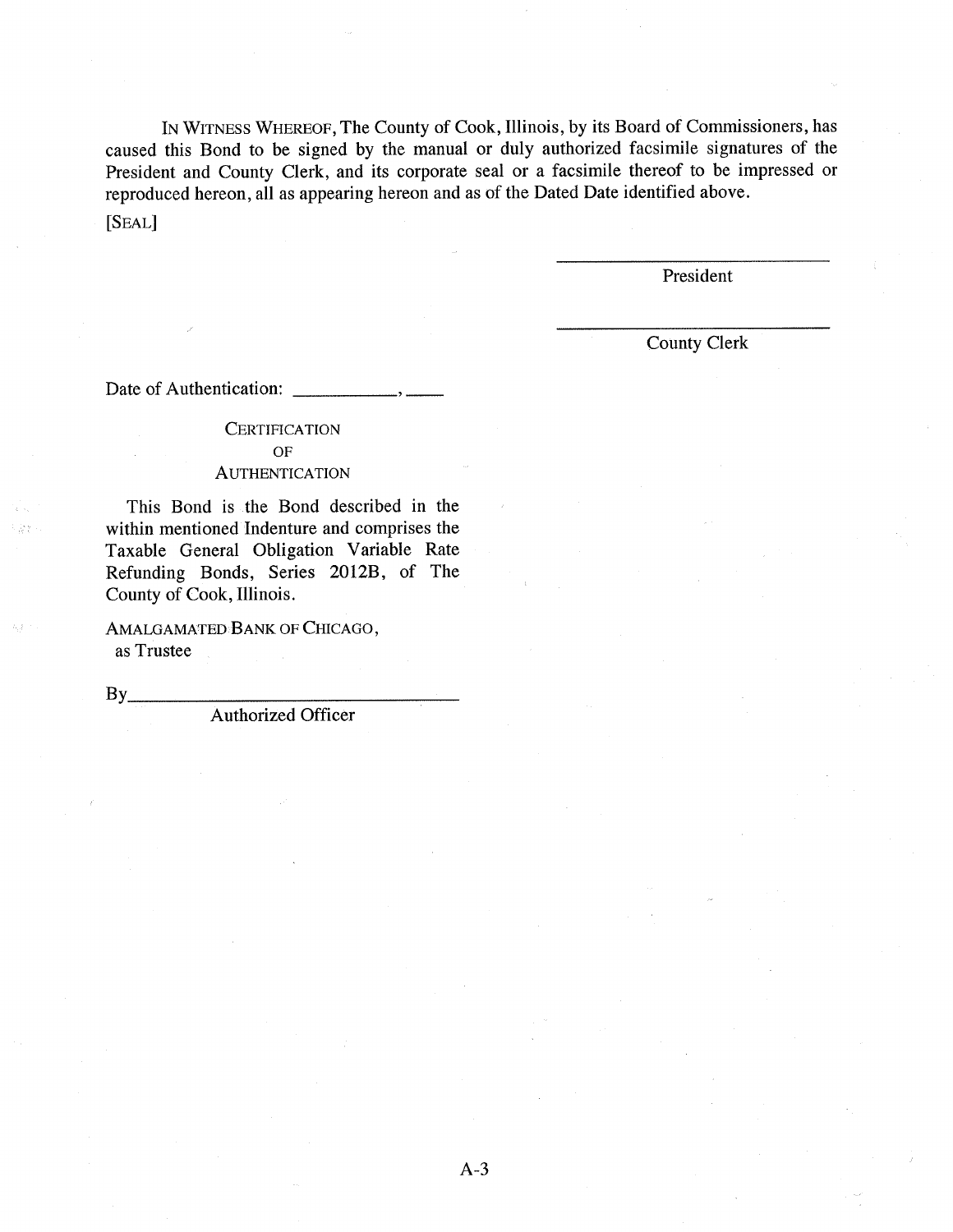# (ASSIGNMENT)

FOR VALUE RECEIVED, the undersigned sells, assigns and transfers unto \_

(Name and Address of Assignee)

the within Bond and does hereby irrevocably constitute and appoint \_

 $\chi$  .

or its successor as attorney to transfer the said Bond on the books kept for registration thereof with full power of substitution in the premises.

Dated:

Signature guaranteed: \_\_\_\_\_\_\_\_\_

NOTICE: The signature to this assignment must correspond with the name of the Registered Owner as it appears upon the face of the within Bond in every particular, without alteration or enlargement or any change whatever.

A-4